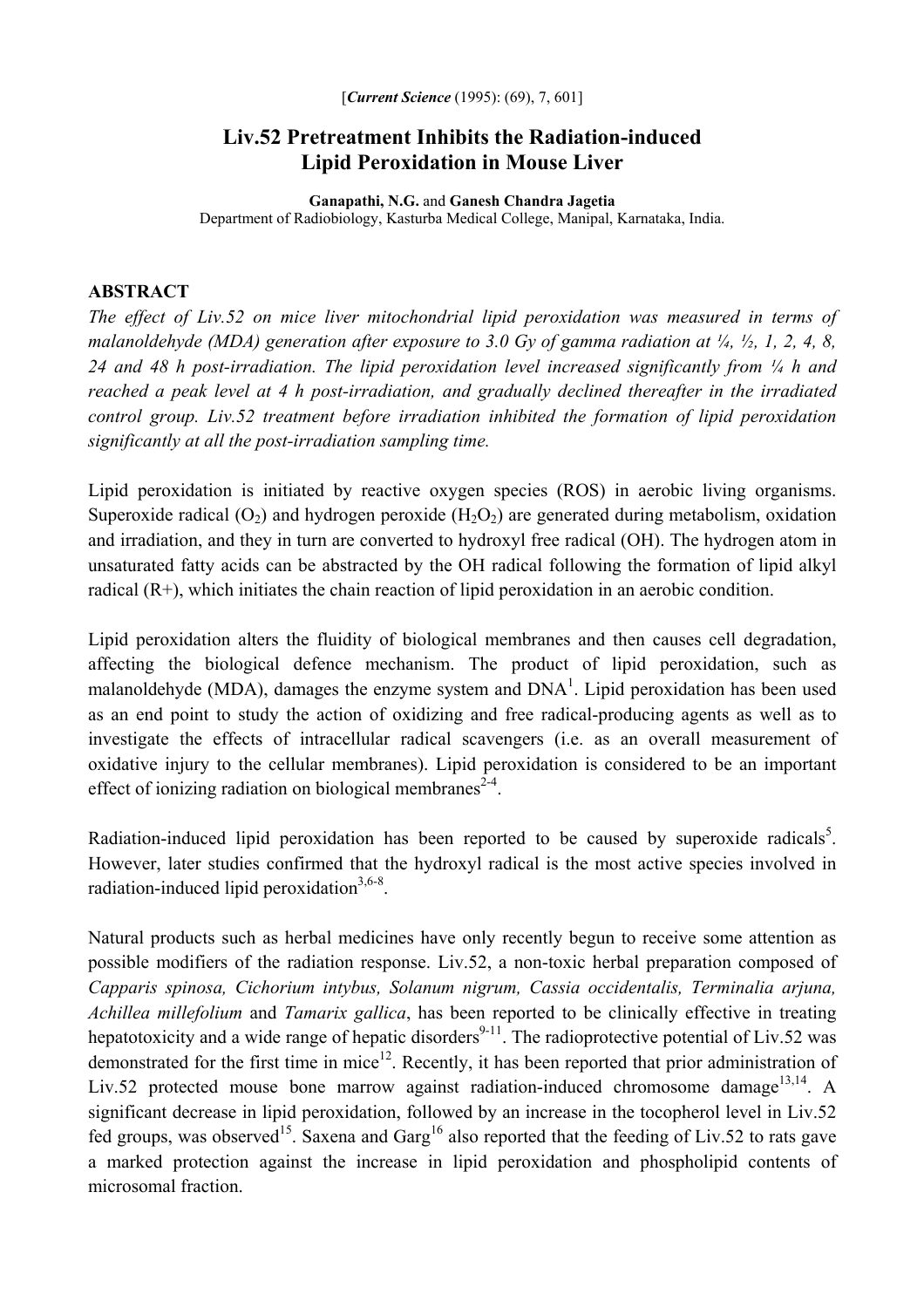Therefore, it was desired to obtain an insight into the effect of Liv.52 on lipid peroxidation in mouse liver exposed to 3 Gy of  ${}^{60}Co$  gamma radiation.

Six to eight-week-old male Swiss albino mice weighing 25-30 g were selected from an inbred colony maintained under controlled conditions of temperature  $(23\pm2^{\circ}C)$ , humidity  $(50\pm5\%)$  and light (10 and 14h of light and dark, respectively). The animals were given sterile food prepared as per the standard formulation (wheat 70% Bengal gram 20%, fish meal 5%, yeast powder 4%, sesame oil 0.75% and shark liver oil 0.25%) in the laboratory and water *ad libitum*. Throughout the experiment 5-6 animals were housed in a sterile polypropylene cage containing sterile paddy husk (procured locally) as bedding material. The irradiation was carried out using telecobalt therapy source (Gammatron, siemens, Germany).

A batch of 10 immobilized animals (achieved by inserting cotton plugs in the restrainer) was kept prone in specially designed well-ventilated acrylic box during exposure. The irradiation was carried out at a dose rate of 0.88 Gy/min. The source-to-animal distance was 60-65 cm. The exposure area of 20 x 20 cm was also kept constant. The dosimetry calculation were done by Dr. J.G.R. Solomon, Department of Radiotherapy and Oncology, K.M.C. Manipal, Karnataka.

As the Liv.52 powder is insoluble in water a dose of 500 mg/kg body wt of Liv.52 powder was suspended in 10 ml of 5% dextrose solution containing gum acacia. 0.01 ml/g body weight of Liv.52 or 5% dextrose was administered orally once a day for 7 days using 22-guage oral feeding needles (Popper & Sons Inc., New York, USA).

The animals were divided into two groups. One group of animals was fed with 5% dextrose solution and served as the control group, while the other group received 500 mg/kg body wt of Liv.52 powder in 5% dextrose solution. After 1 hr of administration on day 7, the animals of both groups were exposed to 3 Gy of  ${}^{60}Co$  gamma radiation. Subsequently, a few animals were also treated with 5% dextrose and Liv.52 but without irradiation, for the sake of comparison. Usually, five animals were used for each time period for each group studied. A total of 90 animals were used for the whole experiment.

The animals from both groups were anaesthetized by administration of overdose of diethyl ether anesthesia and were killed at  $\frac{1}{4}$ ,  $\frac{1}{2}$ , 1, 2, 4, 8, 24 and 48h post-irradiation. The livers of the animals were perfused with isotonic saline and removed as weighed. A 10% liver homogenate was prepared in 0.2M Tris-HCl buffer (pH 7.4) using Yamato LSG homogenizer LH-21 (Japan). The lipid peroxidation in liver was estimated by the method Konings and Drijver<sup>17</sup>. Briefly, the homogenate was centrifuged at 50,000 x g (Sorvall, RC 5B, USA) for 10 min at 4ºC and the pellet was discarded. The resultant supernatant was centrifuged again for 60 min at 4ºC to obtain mitochondrial pellet. A homogeneous suspension of mitochondria was prepared in 0.2M Tris-HCl buffer (pH 7.4). To this suspension 150 mM KCl, 0.3mM ascorbic acid and 0.2 M Tris-HCl buffer (pH 7.4) were added, and it was incubated at 37ºC for 1 hr. After incubation, trichoroacetic acid was added followed by the addition of 0.67% TBA. The test tubes were kept in boiling water bath for 15 min. The tubes were removed from the water bath and allowed to cool. The tubes were centrifuged and the resultant supernatant was filtered through Whatman filter paper. The absorbency of the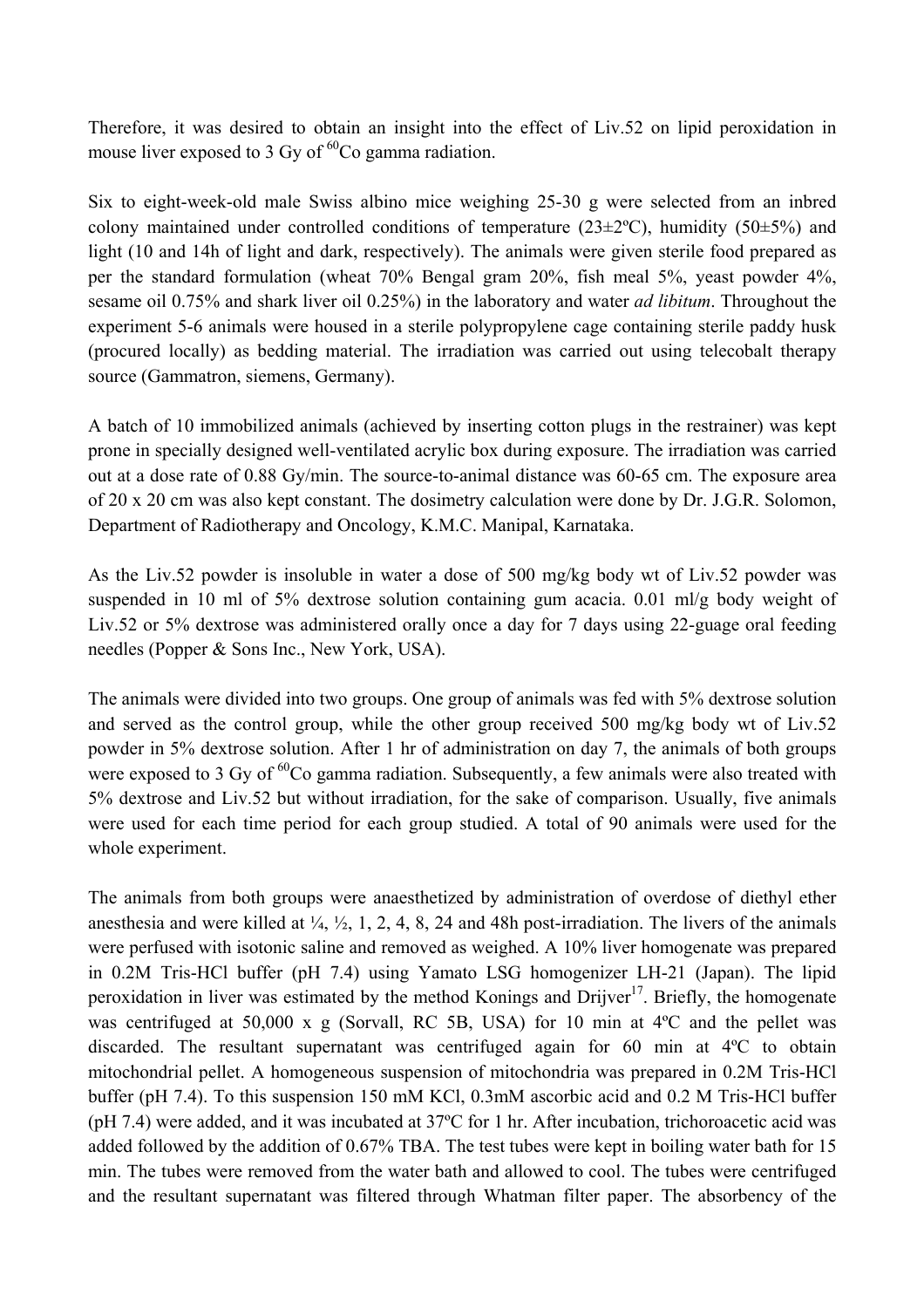sample was read against the blank at  $A_{\text{max}}$  532nm in a UV-VIS recording spectrophotometer

(Shimadzu UV-VIS 260, Japan). Mitochondrial protein concentration was determined by the method of Bradford<sup>18</sup>. The data were analysed statistically by Student's 't' test on an IBM/PC.

The lipid peroxidation was expressed in terms of nmol MDA/mg protein. Liv.52 treatment did not alter the level of lipid peroxidation (Table 1).

The exposure of animals to  $3.0 \text{ Gy}^{60}$ Co gamma radiation resulted in a significant increase in lipid peroxidation at all the time periods studied compared to the sham-irradiated control. The activity of lipid peroxidation started increasing at ¼ h and reached a peak level by 4 h post-irradiation (Figure 1). This increase was approximately 1.88, 2.4, 2.0, 2.6 and 3 folds higher for ¼, ½, 1, 2 and 4 h post-exposure, respectively compared to the shamirradiated animals. An abrupt decline in the lipid peroxidation level was observed at 8 h, which was approximately half of the preceding sampling time. However, lipid peroxidation did not attain normal level even by 48 h post-irradiation (Table 1).

In the Liv.52 + irradiated group a significant increase in lipid peroxidation compared to sham-irradiated animals was observed only at  $\frac{1}{2}$  h post-irradiation. However, Liv.52 administration before irradiation inhibited lipid peroxidation significantly at all the time periods studied. It was 23.61, 21.64, 24.93, 43.99, 52.04, 26.81, 9.21 and 20.81% lower for ¼, ½, 2, 4, 8, 24 and 48 hr post-irradiation, respectively, compared to the concurrent irradiated controls.

| <b>Table 1:</b> Effect of Liv.52 on the radiation-induced<br>lipid peroxidation in mouse liver |                                      |                              |
|------------------------------------------------------------------------------------------------|--------------------------------------|------------------------------|
| Time<br>(min/h)                                                                                | nmol MDA/mg protein (mean $\pm$ SEM) |                              |
|                                                                                                | $3.0 \text{ Gy}$                     | $Liv.52 + 3.0$ Gy            |
| $\frac{1}{4}$                                                                                  | $3.43 \pm 0.22^a$                    | $2.62 \pm 0.09^d$            |
| $\frac{1}{2}$                                                                                  | $4.62 \pm 0.20^a$                    | $3.62 \pm 0.14^d$            |
| 1                                                                                              | $3.89 \pm 0.13^a$                    | $2.92 \pm 0.23^e$            |
| $\overline{2}$                                                                                 | 5.16 $\pm$ 0.10 <sup>a</sup>         | $2.89 \pm 0.04^a$            |
| 4                                                                                              | $6.11 \pm 0.23^a$                    | $2.93 \pm 0.31^e$            |
| 8                                                                                              | $3.99 \pm 0.10^a$                    | $2.92 \pm 0.09^c$            |
| 24                                                                                             | $3.15 \pm 0.06^b$                    | $2.86 \pm 0.06$ <sup>f</sup> |
| 48                                                                                             | $2.69 \pm 0.09^d$                    | $2.13 \pm 0.10^d$            |

Normal control value =  $1.95 \pm 0.06$ .

Liv.52 control value =  $2.20 \pm 0.09$ .

Normal compared with irradiation group column 1 symbols on right side.

The difference between normal control and Liv.52 control was non-significant.

Liv.52 alone compared with Liv.52 + irradiation group column 2 symbols on left side.

Irradiated groups compared with  $Liv.52 + irradiated$ groups

 $a_p$  < 0.0001, b  $^{b}p<0.0002$ ,  ${}^{c}p<0.0003$ ,  ${}^{d}p<0.001$ ,  ${}^{a}_{p}$  < 0.0001,  ${}^{b}_{p}$  < 0.0002,  ${}^{c}_{p}$  < 0.0003,  ${}^{d}_{p}$  < 0.001,  ${}^{c}_{p}$  < 0.002,  ${}^{f}_{p}$  < 0.01.



Lipid peroxidation induced by radiation is known to be due to the attack of free radicals on the fatty acid component of membrane lipids<sup>7,19,20</sup>. Mitochondrial membranes contain high percentage of polyunsaturated fatty acids and are, therefore, susceptible to free-radical attack<sup>21</sup>. Damage of mitochondrial structures and enhanced lipid peroxidation by ionizing radiation has been reported<sup>22,23</sup>. Lipid peroxidation also results in mitochondrial swelling and disintegration<sup>24</sup>.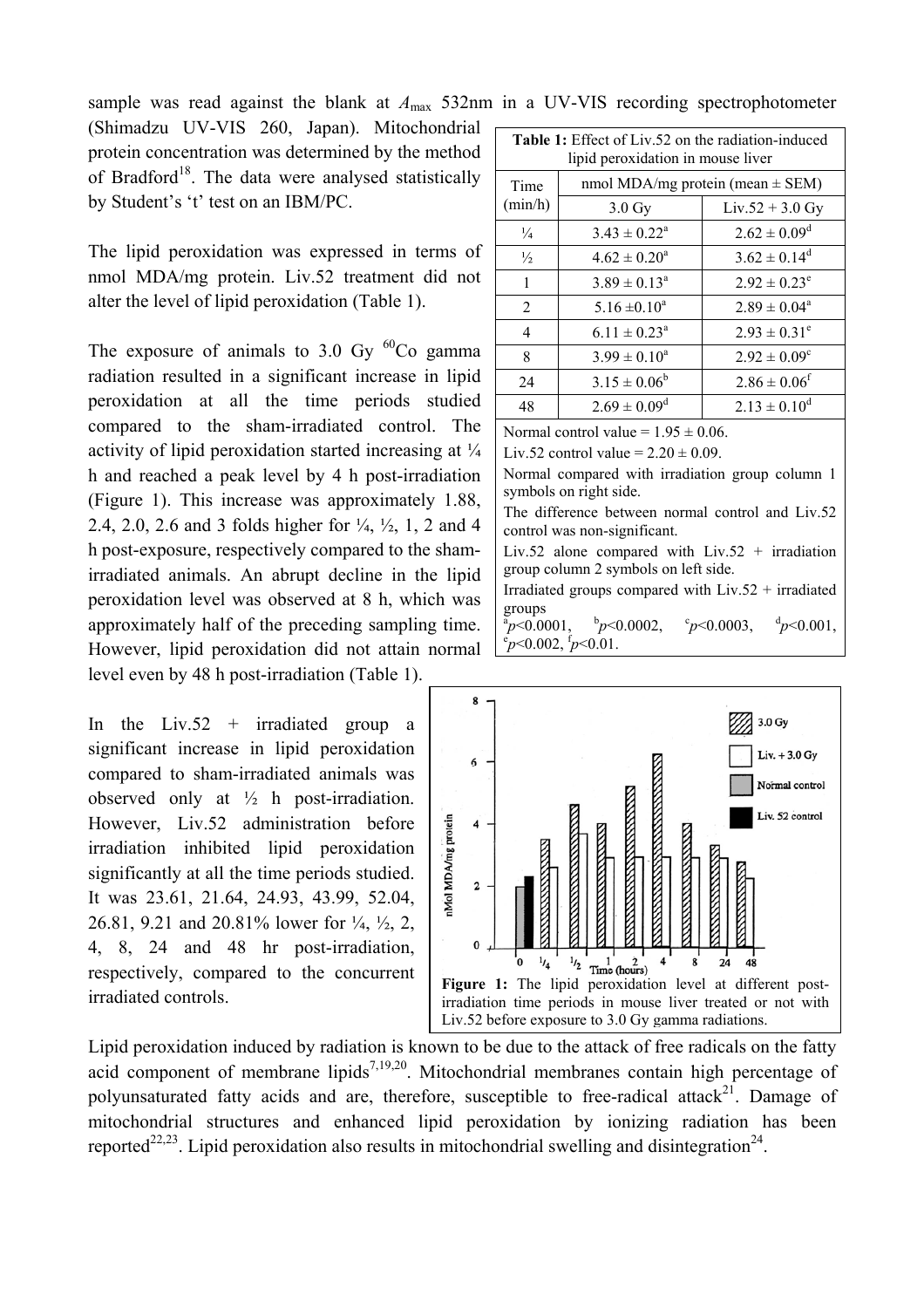Irradiation of animals to 3.0 Gy of gamma radiation resulted in a significant increase in lipid peroxidation level at all the time intervals compared to the sham-irradiated group. The lipid peroxidation level started increasing at ¼ h and reached a peak level at 4 h after exposure. This increase was approximately 1.88, 2.4, 2, 2.6 and 3 folds higher for  $\frac{1}{4}$ ,  $\frac{1}{2}$ , 1, 2 and 4 h post irradiation respectively, compared to the sham-irradiated group. The glutathione depletion was maximum at 15 and 45 min after exposure to 3.0 Gy of gamma radiation (unpublished data). These findings are in good agreement with the earlier findings, where maximum depletion of GSH at 15- 30 min and the highest lipid peroxidation 4h after 3.0 Gy of gamma radiation have been reported<sup>25</sup>. Similarly, a maximum depletion in GSH at 15-30 min and lipid peroxidation as well as liver necrosis at 2-4 hr after administration of allyl alcohol in mice have been observed<sup>26,27</sup>. Lipid peroxidation has been suggested as one the main causes of radiation-induced membrane damage<sup>2,3</sup>. The lipid peroxidation has been found to increase with increase in radiation dose in rat liver microsomes and in mice erythrocytes $28,29$ .

Several investigators reported that lipid peroxidation in liver homogenate will start as soon as the supply of endogenous GSH is exhausted, and that the addition of GSH promptly stops further peroxidation<sup>30,31</sup>. It has been reported that the addition of GSH markedly inhibits lipid peroxidation in isolated rat liver microsomes $^{32}$ .

The administration of Liv.52 before irradiation inhibited the lipid peroxidation significantly as compared to the irradiated control. These results are in accordance with the findings of other investigators, who reported a significant decrease in lipid peroxidation, followed by an increase in the tocopherol level in Liv.52-treated group compared to the CCl<sub>4</sub> treated group<sup>15,16</sup>. Similarly, calmodulin antagonists have been found to inhibit the radiation-induced lipid peroxidation<sup>28</sup>. A depletion in lipid peroxidation was observed in mice erythrocytes treated with MPG before  $irradiation<sup>29</sup>$ . WR-1065 and GSH were found to be effective inhibitors of mitochondrial lipid peroxidation induced by HDP/Fe/NADH or by ADP/Fe/ascorbate<sup>33</sup>.

Saxena *et al*., reported an increase in the α-tocopherol level in Liv.52 treated rats. In the present study the radiation-induced lipid peroxidation was inhibit significantly by Liv.52 treatment, and this may be due to the elevation of  $\alpha$ -tocopherol.

Vitamin E ( $\alpha$ -tocopherol) and glutathione are involved in the termination mechanism of lipid peroxidation. Vitamin E donates the hydrogen atom from the chromanol ring hydroxyl group to the lipid radical, generating a tocoperoxy radical. The rate of reaction of vitamin E with lipid hydroperoxy radicals is much faster  $(-10<sup>4</sup>)$  than the rate of reaction of lipid hydroperoxy radicals with neighbouring polyunsaturated fatty acids, thus preventing further damage. Therefore, vitamin E acts as an effective chain breaker, curtailing progression of the lipid peroxidation. However, vitamin E is very low for serving as a lipid radical scavenger, and its concentration in the membrane would rapidly become vanishingly small to reduce the tocoperoxy radical back to tocopherol. Liv.52 may provide α-tocopherol to reduce the tocoperoxy radicals back to tocopherol, thereby inhibiting the formation of lipid peroxidation.

Therefore, it is reasonable to assume that radioprotective activity of Liv.52 may be due to the inhibition of lipid peroxidation by increasing the level of  $\alpha$ -tocopherol and glutathione.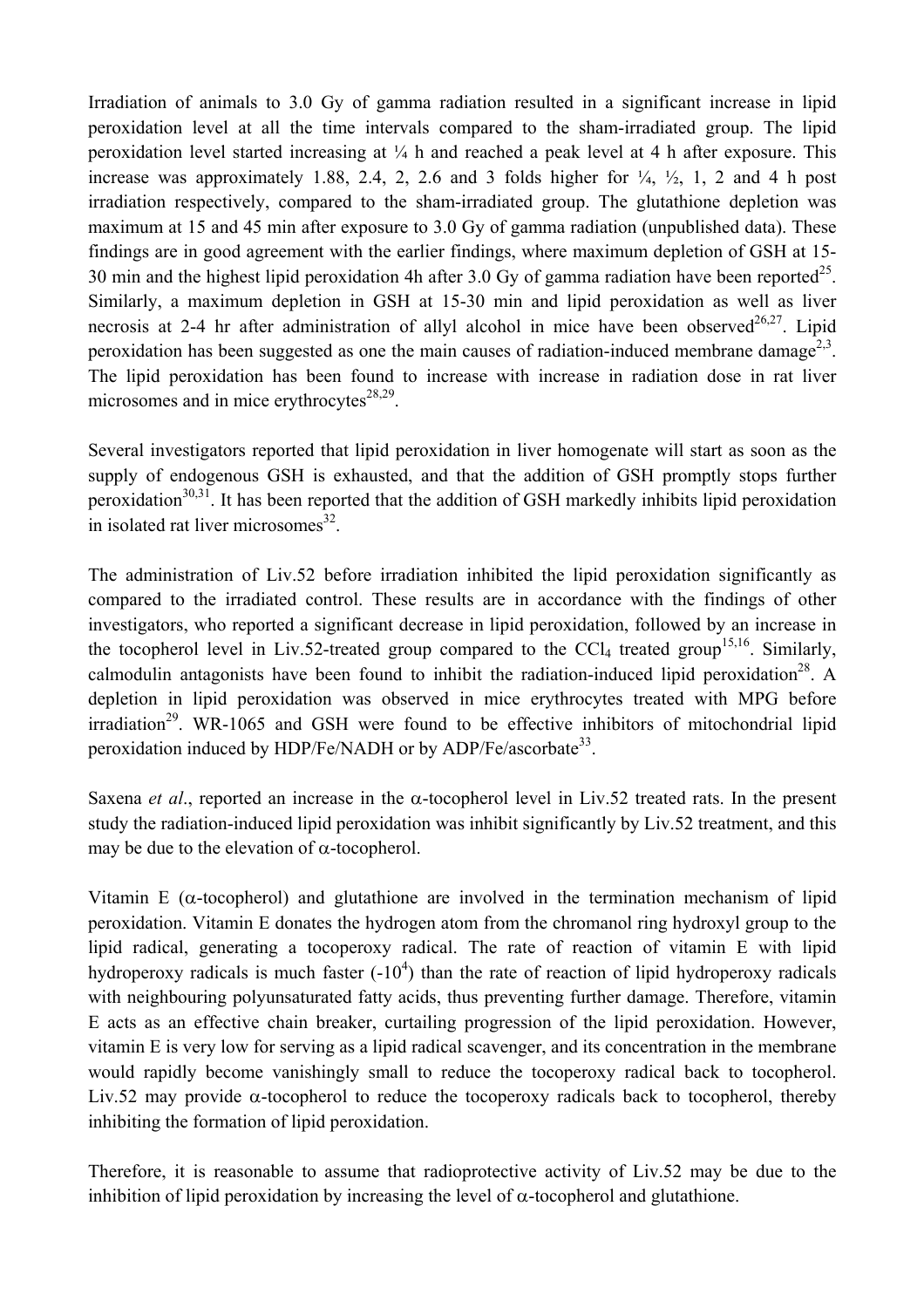## **ACKNOWLEGEMENT**

We are thankful to Prof. K. Koteshwar Rao, Head, Department of Radiotherapy and oncology, Kasturba Medical College, Manipal for providing the necessary irradiation facilities during the course of this study. Financial assistance in the form of senior fellowship from ICMR, New Delhi to NCG is thankfully acknowledged.

## **REFERENCES**

- 1. Noda, Y., Ogura, M., Watanabe, S. and Mori, A., *Med. Sci. Res*.1993, 21, 61-62.
- 2. Tsen, C.C and Collier, H.B., *Can. J. Biochem. Physiol.* 1960, 38, 957-964.
- 3. Purohit, S.C., Bisby, R.H. and Cundali, R.B., *Int. J. Radiat. Biol.,* 1980, 38, 147-158.
- 4. Leyko, W. and Bartosz, G., *Int. J. Radiat. Biol*. 1986, 49, 743-770.
- 5. Petkau, A. and Chelack, W.S., *Biochem. Biophys. Acta*, 1976, 443, 445-456.
- 6. Patterson, L.K. and Redpath, J.L. in Solubilization and Microemulsions (ed. Mittal. K.L.), Plenum Press, New York, 1997, vol. II pp.589-601.
- 7. Raleigh J.A., Kremers, W. and Gaboury, B. *Int. J. Radiat. Biol,* 1977, 31, 203-213.
- 8. Helzer, Z., Jozwiak, Z. and Leyko, W., *Experientia*, 1980, 36, 521-522.
- 9. Mathur, P.S., *Curr. Med. Pract*. 1957, 1, 107-109.
- 10. Sule, C.R. Pai, V.R., Damania, R.F. *et al*., *J. Indian Med. Prof.* 1968, 14, 6391-6397.
- 11. Deshpande, R.S., Sheth, S.C. and Joy Kutty, M.D., *Curr. Med. Pract*. 1971, 15, 810-816.
- 12. Saini, M.R., Kumar, S., Jagetia, G.C. and Saini, N., *Indian Pract*., 1984, 37, 1133-1138.
- 13. Jagetia, G.C. and Ganapathi, N.G., *Mutat Res*., 1989, 224, 507-510.
- 14. Jagetia, G.C. and Ganapathi, N.G., *Mutat. Res*., 1991, 253, 123-126.
- 15. Saxena, A. and Garg, N.K., *Indian J. Exp. Biol*., 1980, 18, 1330-1331.
- 16. Saxena, A. and Garg, N.K., *Indian J. Exp. Biol.,* 1981, 19, 859-862.
- 17. Konings, A.W.T. and Drijver, E.B., *Radiat. Res*., 1979, 80, 494-501.
- 18. Bradford, M.M., *Anal. Biochem*., 1976, 72, 248-254.
- 19. Wills, E.D. and Wilkinson, A.E., *Int. J. Radiat. Biol*., 1970, 17, 229-236.
- 20. Yukawa, O. and Nakazawa, T., *Int. J. Radiat. Biol.,* 1980, 37, 621-631.
- 21. Bindoli, A., *Free Radiat. Biol. Med*., 1988, 5, 247-261.
- 22. Kerognou, J.F., Braquet, M. and Rcoquet G., *Radiat. Res*., 1981, 88, 377-384.